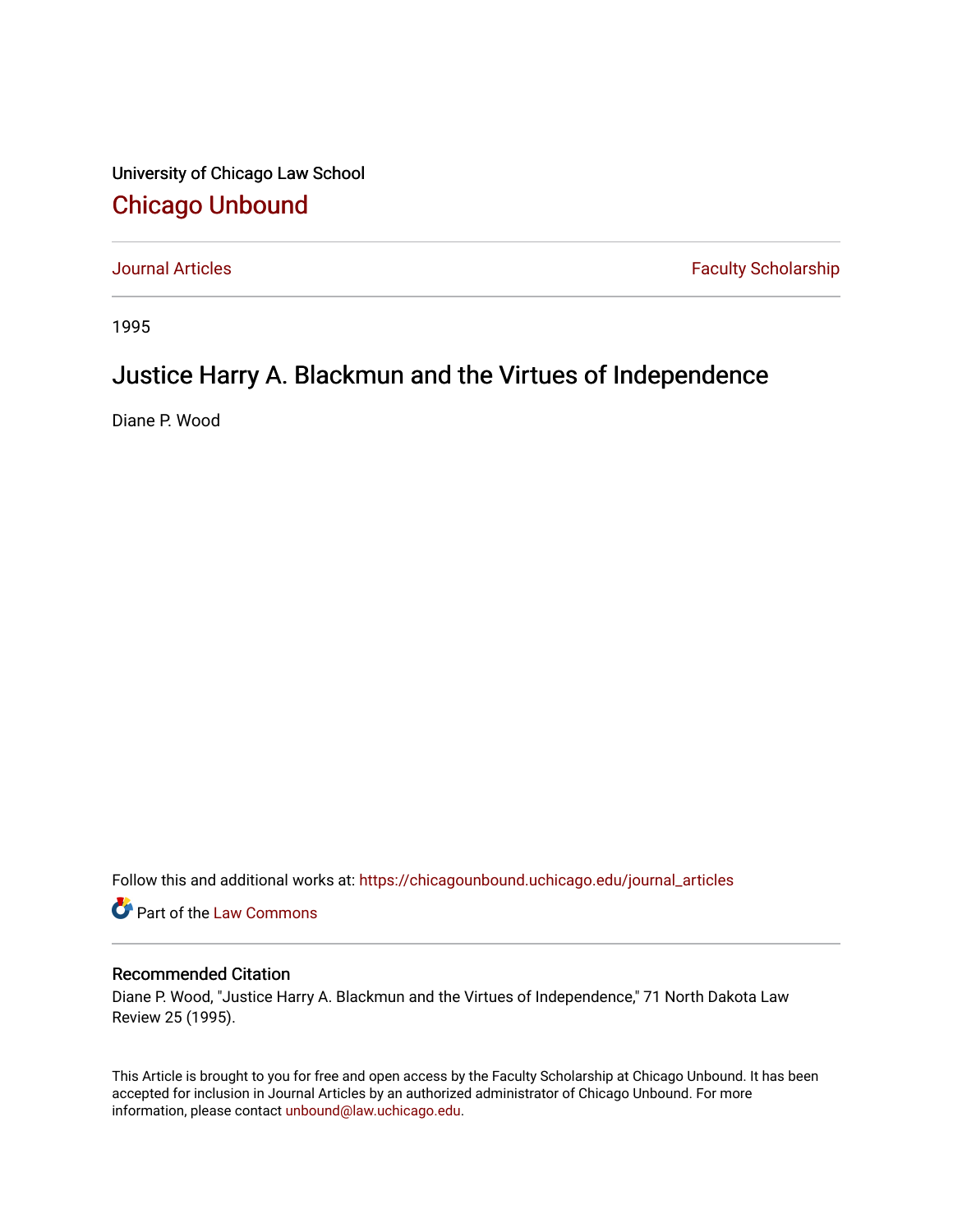## JUSTICE HARRY **A.** BLACKMUN AND THE VIRTUES OF INDEPENDENCE

## DIANE P. WOOD\*

When I think of Justice Blackmun, for whom I had the privilege of serving as a law clerk during October Term 1976, I recall many admirable personal qualities: his integrity, his loyalty, his tenaciousness, his quiet sense of humor, and the scrupulous care that he brought to virtually every aspect of his job. These were qualities that had typified his approach to each position he had held in his long and distinguished career: practicing lawyer, counsel to the Mayo Clinic, and court of appeals judge. However, in some ways the most impressive quality to me was one uniquely critical to a judicial position: his independence of thought, and his refusal to fit any particular stereotype that the outside world tried to impose upon him. This independence explains a great deal about the positions he took on the Court, and those he refused to take.

The task of documenting the Justice's long career on the bench is one that deserves a book, not a brief memoir. However, using several examples from October Term 1976-which will always be the Court Term I know the best-I can illustrate the ways in which that independence manifested itself over the course of one year. It will also be apparent why a clerkship with Justice Blackmun was such a rewarding yet demanding experience: there were never any easy answers, never any knee-jerk reactions, and never any short-cuts. Instead, what my coclerks and I saw was meticulous attention to the facts of each case, an openness to the arguments that all parties brought before the Court, and an effort in every single case to synthesize both the facts and the law so that the soundest conclusion could emerge.

The first example I would like to cite is *Castaneda v. Partida,l* which raised the question whether discrimination in the grand jury selection process tainted a state conviction. Although the case had not been well briefed by the State, one of the points that the State had raised was its "governing majority" theory: since the overwhelming majority of the population and elected officials of the locality in question were all

<sup>\*</sup> Diane P. Wood clerked for Justice Blackmun during October Term 1976. She is presently Deputy Assistant Attorney General in the Antitrust Division of the U.S. Department of Justice, and is on leave from her position as the Harold J. and Marion F. Green Professor of International Legal Studies at The University of Chicago Law School. The views expressed here are entirely personal and do not necessarily represent the position of the Department of Justice.

<sup>1. 430</sup> U.S. 482 (1977).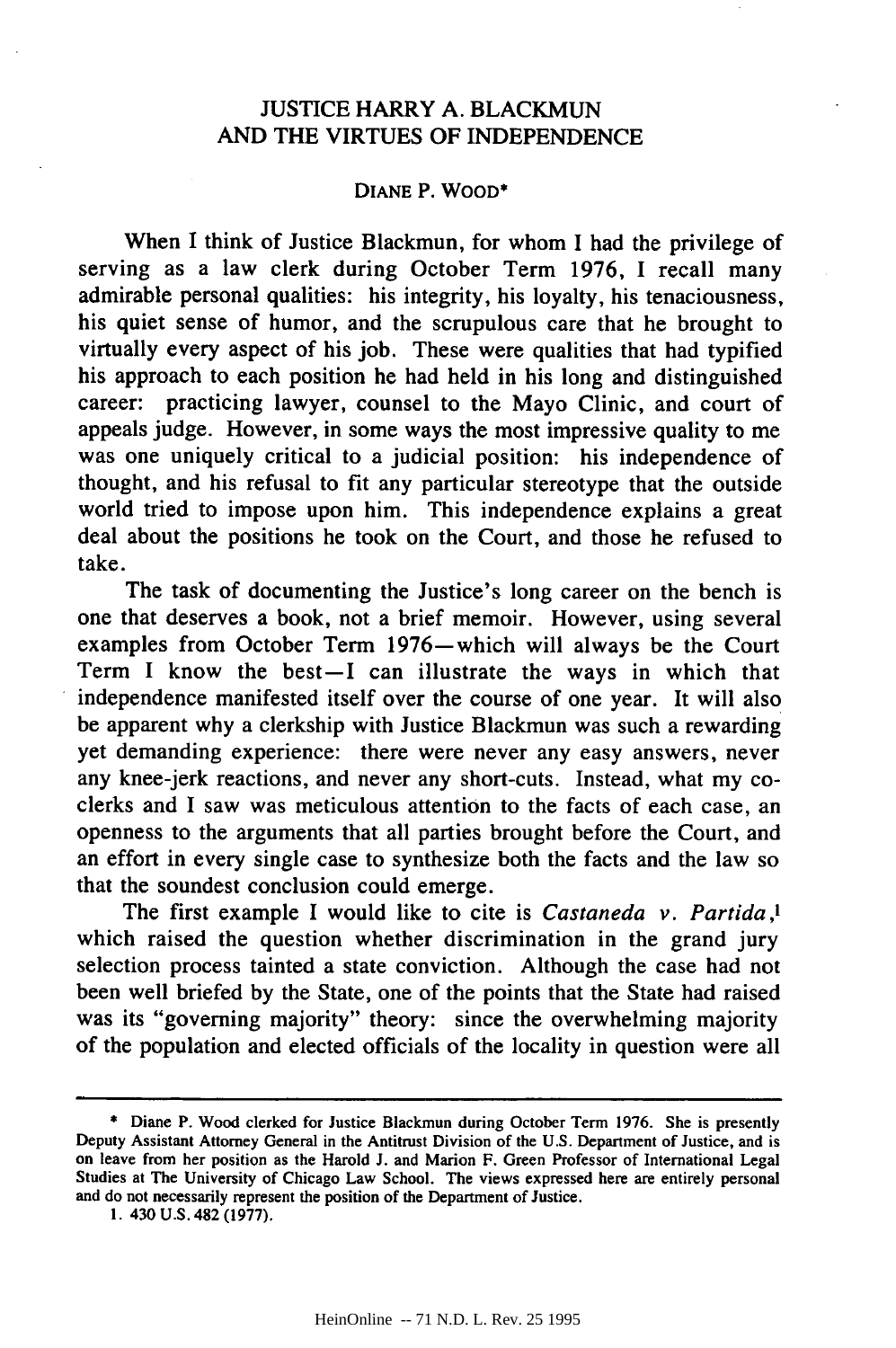Hispanic, it should be impossible as a matter of law to show discrimination against Hispanics. Whatever the superficial appeal of this theory might have been, Justice Blackmun did not stop his inquiry there. In the opinion he wrote for the Court, he took two approaches that proved to be complementary. First, following a traditional common-law style of reasoning, he compared the facts in *Castaneda* to those of many earlier cases involving jury discrimination problems, and he found that the degree of exclusion of Hispanics before him had been condemned in those earlier decisions. Second, in a footnote, the Justice (who had been an honors mathematics student as an undergraduate) subjected the data to a statistical analysis, and showed that the chances of producing grand juries with so few Hispanics in the absence of a conscious decision to exclude them were tiny. His care in probing the reality that lay behind the facts was typical: he neither assumed that discrimination was taking place, nor that it could not take place. Nothing but a full appreciation of the facts and their meaning would do.

**A** second decision, *Smith v. United States ,2* showed the same kind of concern about the entire context of a case. *Smith* involved the question whether mailing obscene materials in a state that allegedly would not have penalized their possession **was** an offense, and it also involved the question whether the jury should always judge the issue of obscenity under the *Miller v. California3* standard, if state legislation appeared to provide a more objective standard. The Court held that sending obscene materials through the mail was a separate federal offense, regardless of the particulars of the state law, and that the issue of obscenity was always for the jury. Justice Blackmun's opinion for the Court is interesting because it begins **by** cataloging exactly what kinds of materials Smith was responsible for sending through the mails. Context mattered to him, and it did not matter whether the end result was something that outsiders might regard as "liberal" or as "conservative."

The Justice may have taken his concern with the specifics to a fault in *Wolman v. Walter,4* which involved the ever-troublesome question of the extent to which state aid to parochial schools comes into conflict with the First Amendment's Establishment Clause. Justice Blackmun subscribed neither to the "absolute wall" approach, nor to the "nondiscrimination for or against religion" approach, but instead he tried scrupulously to follow the middle ground that the Court's cases had outlined. This led to constitutional decisions about the difference

<sup>2. 431</sup> **U.S. 291 (1977).**

<sup>3. 414</sup> **U.S. 15 (1973).**

<sup>4. 433</sup> **U.S. 299 (1977).**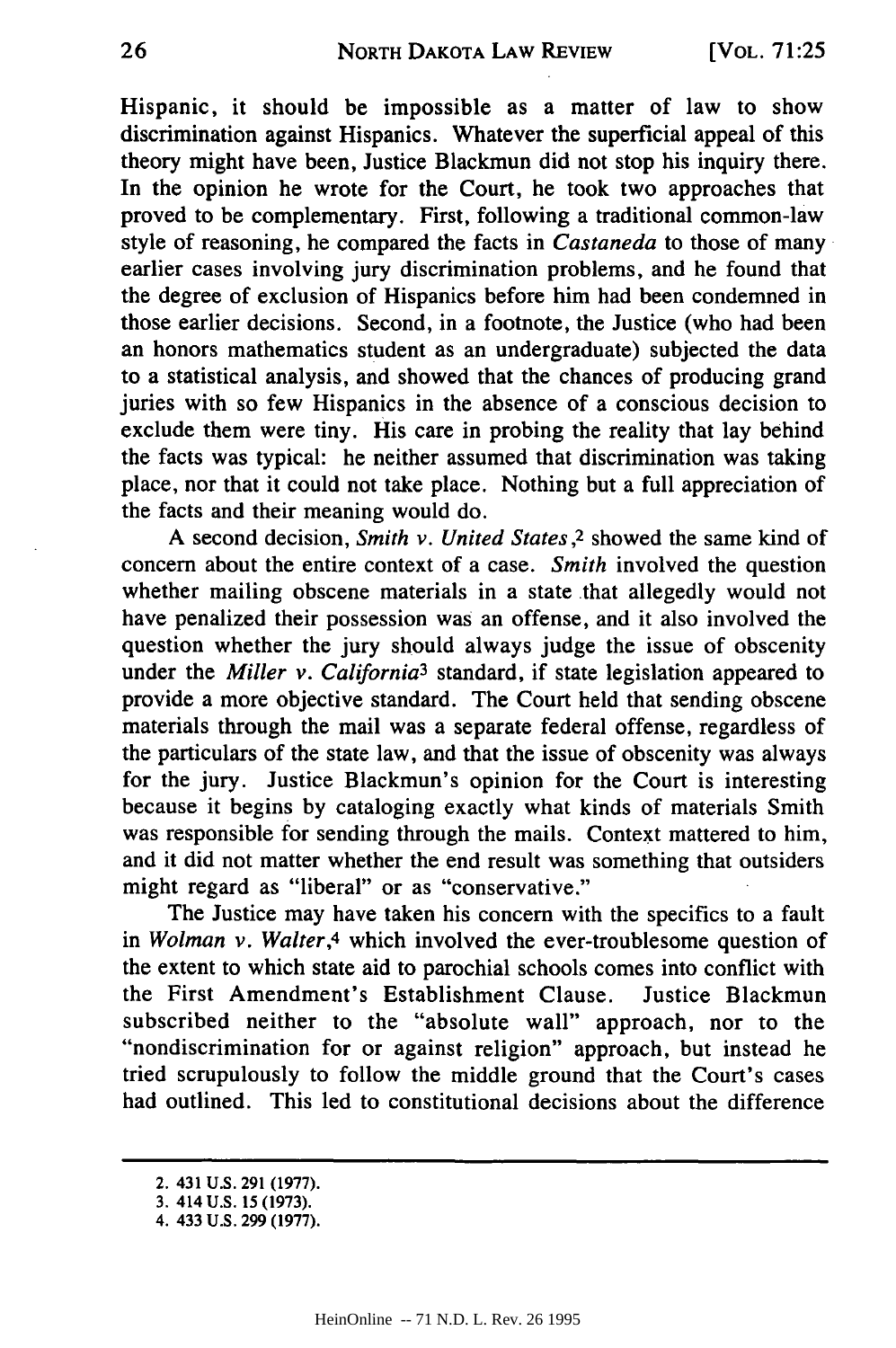between putting a map up in the front of a classroom (aid to the school, which was impermissible) and distributing individual maps to desks (aid to the students, which was permissible), and a host of similar efforts at line-drawing.

Naturally, over the course of an entire Term of Court there were myriad decisions that had to be made-on petitions for certiorari, votes on argued cases, decisions to join the opinions of other Justices or to write separately, and approaches to adopt in authored opinions. Looking only at October Term 1976, I defy anyone to label the category into which Justice Blackmun fit. In the area of criminal law, he had just voted that the death penalty is not necessarily unconstitutional, in the group of cases known as *Gregg v. Georgia* et al.5 (The reason that he later changed this view at the very end of his career was also typical: he had tried and tried to find some principled way to handle these cases, and had finally concluded it could not be done.) His opinion in *U.S. Trust Company v. New Jersey6* breathed new life back into the Contract Clause of the Constitution, and helped to set in motion an entirely new way of thinking about the freedom with which state and local governments can regulate, and who should bear the costs of such regulations.

At the same time, his opinions in cases like *Maher v. Roe,7* and *Moore v. City of East Cleveland,8* demonstrated his abiding concern for individual freedom in the most intimate of life's decisions. These are the views which ultimately earned him a spot on the "left wing" of the Court in his later years there. It is worth noting, however, that he remained quite consistent in his positions on questions of criminal procedure throughout his tenure on the Court. He appreciated the difficulties faced by the line police officers, and he was adamantly opposed to the imposition of unrealistic technical rules whose breach would then trigger the application of the exclusionary rule.

Independence taken to the extreme could be confused with unpredictability, but as I have written elsewhere, this would not be a fair characterization of Justice Blackmun's jurisprudence. 9 In fact, I believe that his views of the appropriate role of the Supreme Court, the appropriate role of the federal government and its various branches, and the appropriate role of government more generally in our society warrant much more study. At the risk of overgeneralization and

<sup>5. 428</sup> U.S. 153 (1976).

<sup>6. 431</sup> **U.S.** 1 (1977).

<sup>7. 432</sup> **U.S.** 464 (1977).

<sup>8. 431</sup> U.S. 494 (1977).

<sup>9.</sup> See Diane P. Wood, Justice Blackmun and Individual Rights, 97 DICK. L. REV. 421 (1993).